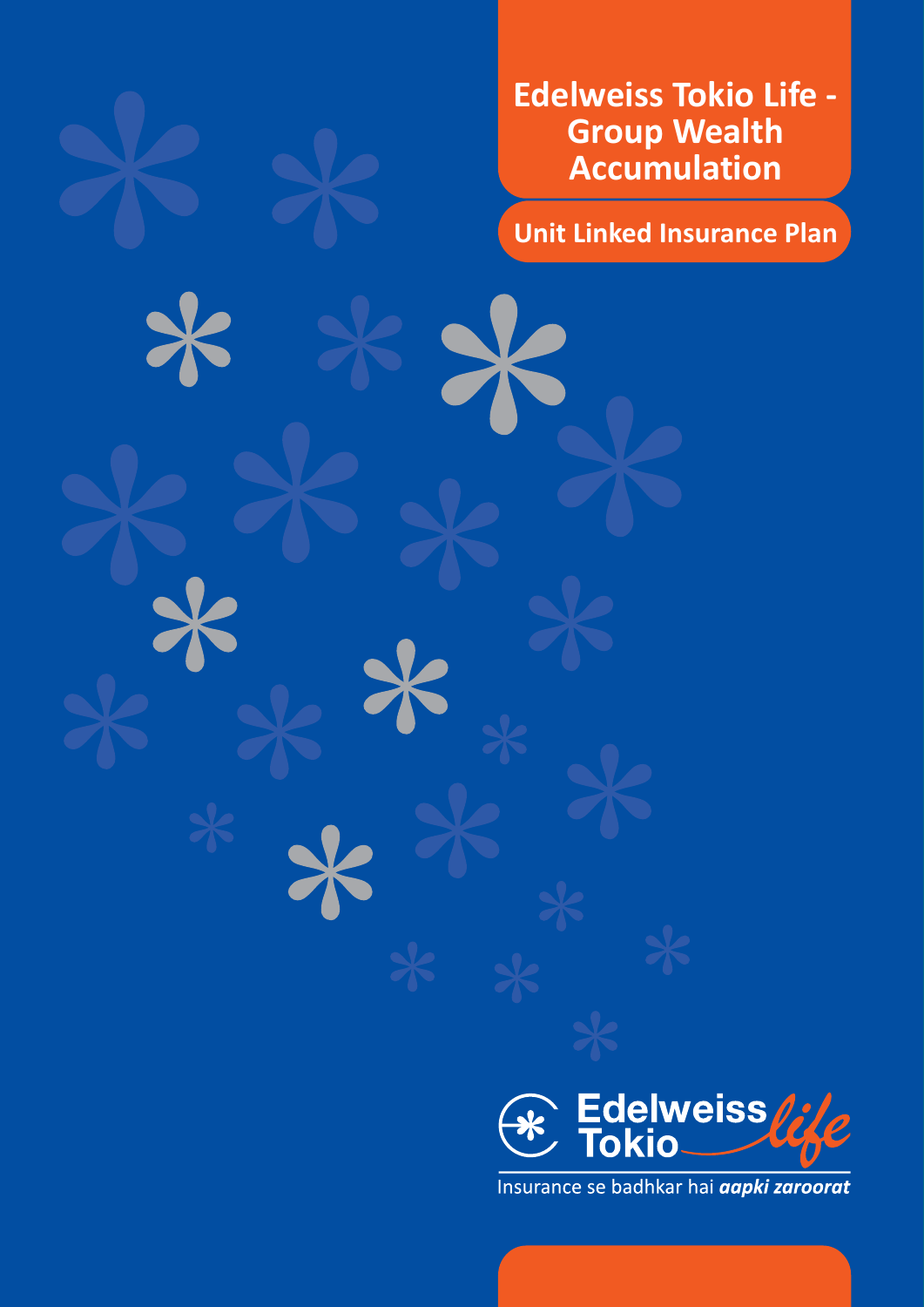# **In this policy, Investment risk in investment portfolio is borne by the policyholder**

## **Key Features**

This is a non-participating unit linked group product.

This product is intended to provide fund management for various employee benefit schemes including Gratuity, Leave Encashment which can invest in the funds offered by Edelweiss Tokio Life Insurance Co. Ltd. (here in after referred as "the Company") in compliance with IRDAI regulations at any point of time.

Apart from the employment scheme benefits every member will have a term insurance cover of Rs 1,000/- payable on death by the Company.

The Company will make the funds available for making benefit payment by the employer to the employees on death, retirement, resignation and/or due to any other reason allowed under the scheme.

# **Benefits to Policyholder**

- Guaranteed loyalty addition to fund value starting from the first year.
- Choice of multiple funds to support varying risk appetites.
- Protects against the unforeseen circumstances of benefit payments under employee benefit scheme, such as Gratuity and Leave Encashment benefit payouts.
- Facilities such as switching, premium redirection at no extra cost.
- Premium paid by employer is deductible as business expense as per Income Tax Act 1961.

## **Eligibility**

| <b>Minimum Sum Assured</b>                                                 | Rs. 1,000 per member                             |  |
|----------------------------------------------------------------------------|--------------------------------------------------|--|
| <b>Maximum Sum Assured</b>                                                 | Rs. 1,000 per member                             |  |
| <b>Minimum Premium</b><br><b>Initial Premium</b><br><b>Renewal Premium</b> | Rs. 5,00,000<br>Rs. 10,000                       |  |
| <b>Entry Age (last birthday)</b>                                           | 18 to 79 years                                   |  |
| <b>Maximum Maturity Age for Life Cover</b>                                 | 80 years                                         |  |
| <b>Frequency of payment</b>                                                | Annual, Semi-annual, Quarterly and Monthly mode. |  |
| <b>Minimum Group Size</b>                                                  | 10                                               |  |

The minimum and maximum policy term is not applicable to the product and the product will continue till the last member covered ceases/retires/resigns.

# **Benefit payable**

### **Death**

On account of unfortunate demise of Life Assured:

- A fixed Sum Assured of Rs. 1000/- is paid
- Benefits, as per scheme rules, are payable. However the company does not hold any obligation of payment to the members covered under the defined benefit schemes.

#### **Guaranteed Loyalty Additions**

At the end of every policy year, loyalty units will accrue on the fund under management under each scheme. Loyalty units will be allocated to each scheme on the next working day of each policy anniversary date.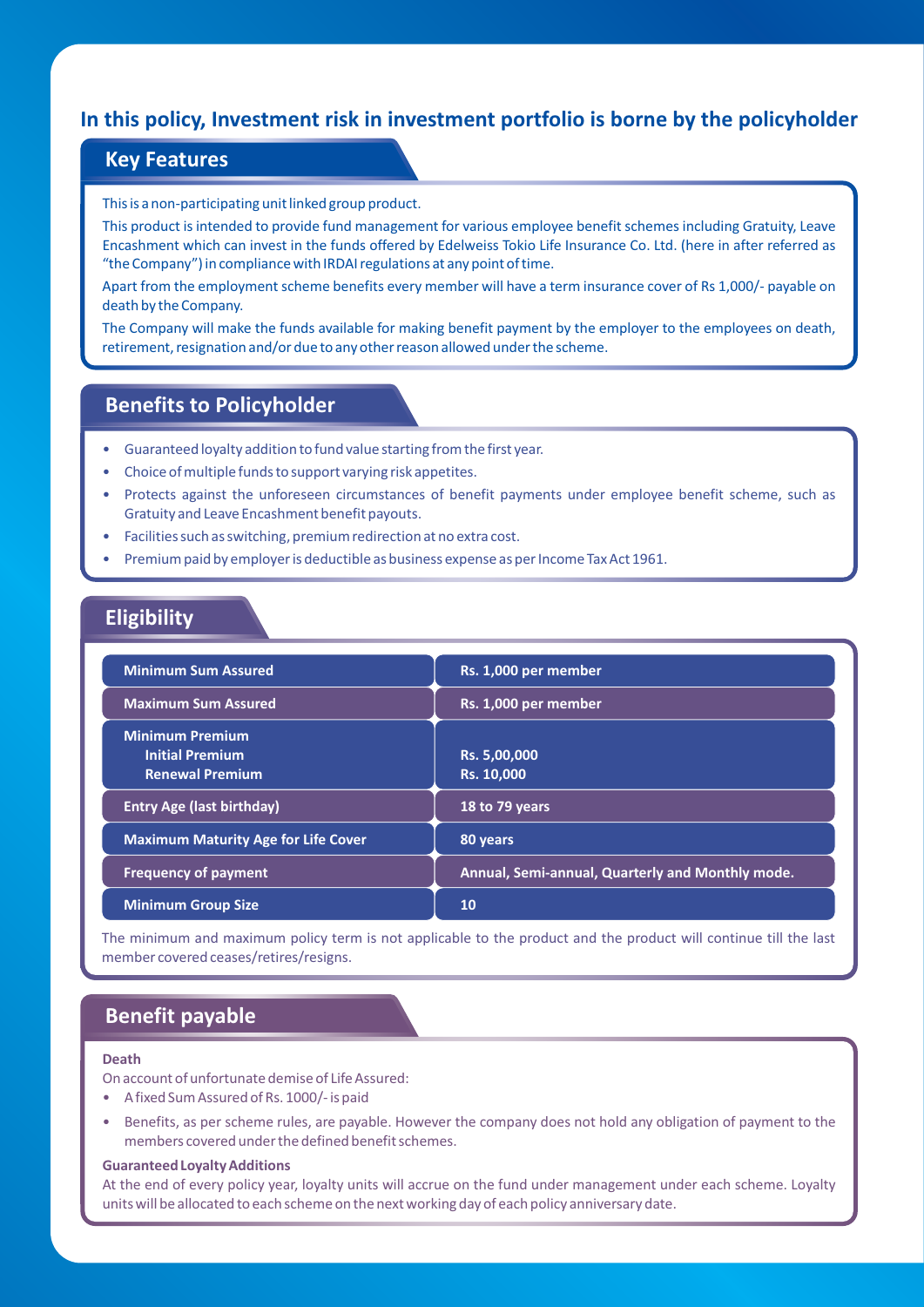# **Funds Available**

The funds offered alongwith their indicative investments and objectives are as follows:

**Group Growth Fund:** (SFIN No: ULGF00105/09/11GFGrowth147)

Objective: To provide equity exposure targeting higher returns in the long term. To provide blend of capital appreciation by predominantly investing in equities of blue chip companies and fixed return by investing in debt & money market instruments.

| <b>Assets</b>                     | <b>Minimum</b> | <b>Maximum</b> | <b>Risk Profile</b> |
|-----------------------------------|----------------|----------------|---------------------|
| Equity                            | 20%            | 60%            | High                |
| Debt and Money Market Instruments | 40%            | 80%            |                     |

#### **Group Balancer Fund:** (SFIN No: ULGF00205/09/11GFBalancer147)

Objective: To provide a balanced investment choice through a large part of funds into debt investments & a small part going to equities to enhance returns on a long term basis.

| <b>Assets</b>                     | <b>Minimum</b> | <b>Maximum</b> | <b>Risk Profile</b> |
|-----------------------------------|----------------|----------------|---------------------|
| Equity                            | <b>NIL</b>     | 30%            | Medium to High      |
| Debt and Money Market Instruments | 70%            | 100%           |                     |

### **Group Bond Fund:** (SFIN No: ULGF00305/09/11GFBond147)

Objective: To provide relatively safer and less volatile investment option mainly through debt instruments and accumulation of income through investment in fixed income securities.

| <b>Assets</b>                     | <b>Minimum</b> | <b>Maximum</b> | <b>Risk Profile</b> |
|-----------------------------------|----------------|----------------|---------------------|
| Eauity                            | Nil            | Nil            | Low to Medium       |
| Debt and Money Market Instruments | 100%           | 100%           |                     |

### **Group Money Market Fund:** (SFIN No: ULGF00405/09/11GFMoneymarket147)

Objective: To provide an option to deploy the funds in liquid and safe instruments so as to avoid market risk on a temporary basis.

| <b>Assets</b>                     | <b>Minimum</b> | <b>Maximum</b> | <b>Risk Profile</b> |
|-----------------------------------|----------------|----------------|---------------------|
| Equity                            | Nil            | Nil            | Low                 |
| Debt and Money Market Instruments | 100%           | 100%           |                     |

The Company reserves the right to close existing funds or add new fund options subject to prior approval from the IRDAI.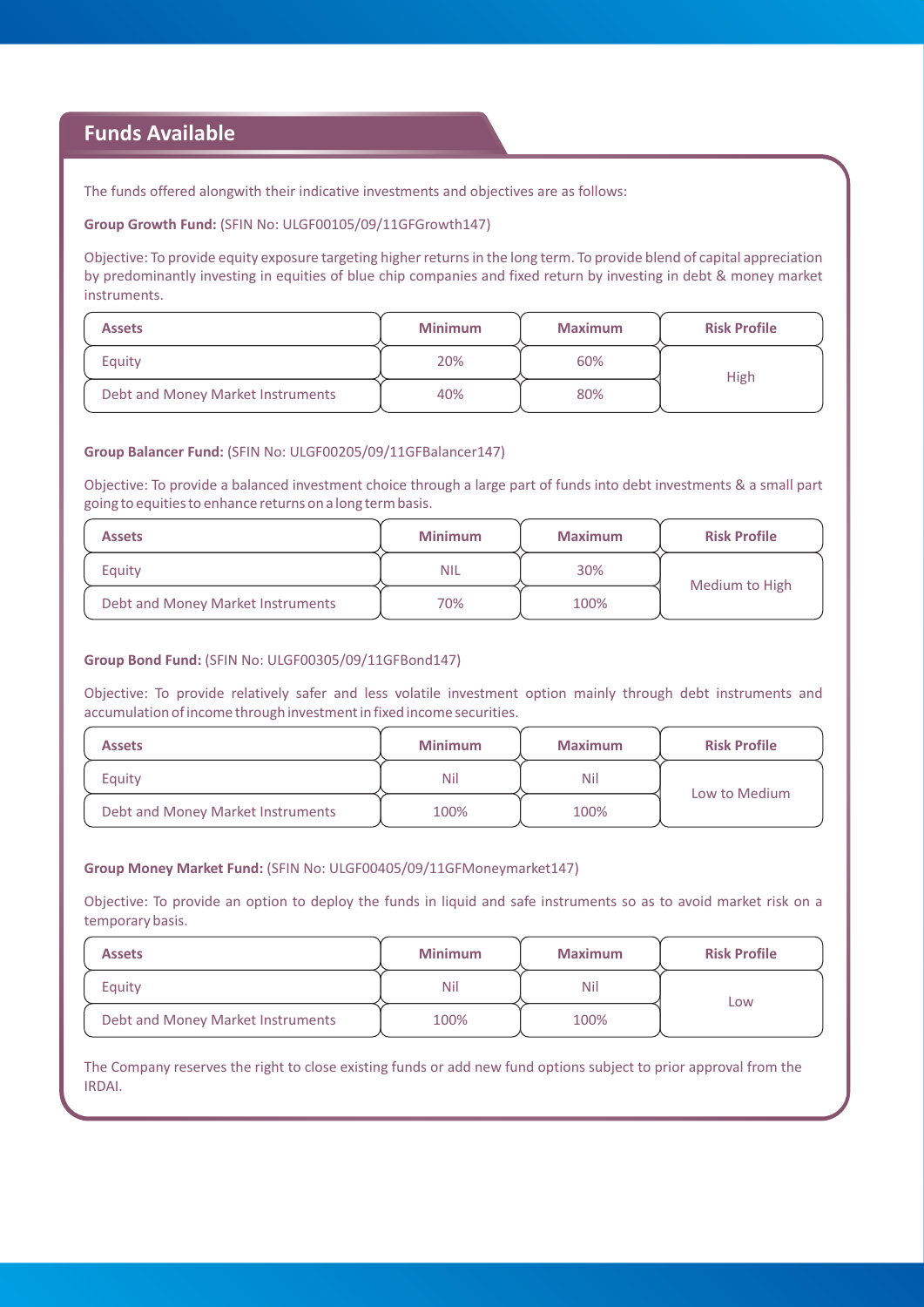# **Non-forfeiture benefits**

### **Surrender benefits**

The master policyholder may choose to surrender the master policy at any time during the policy continuing with us or as per IRDAI regulations at that point of time. There will be no surrender charges applicable. The surrender value is equal to the fund value at the time of surrender.

## **Discontinuance**

The master policy will remain in force till the time the total fund value in the policy is more than the minimum fund value limit as decided by the Company from time to time. Currently this limit is Rs 100,000. On discontinuance, the fund value will be paid to the policyholder. There will be no discontinuance charges applicable.

Any change in the minimum fund value limit shall be subject to prior approval of the Authority. Claims will be paid as and when they arise. Company's liability will be restricted to the fund value available in the respective accounts.

# **Charges Applicable**

| <b>Type of Charge</b>                | <b>Amount</b>                                                                                                                              | <b>Description</b>                                                                                                                                                                                                                                                                                          |
|--------------------------------------|--------------------------------------------------------------------------------------------------------------------------------------------|-------------------------------------------------------------------------------------------------------------------------------------------------------------------------------------------------------------------------------------------------------------------------------------------------------------|
| <b>Allocation Charges</b>            | <b>Direct Business: Nil</b><br>Other Channels: 0.5% p.a.                                                                                   | Premium Allocation Charges are levied<br>when we are in receipt of Premium.<br>Premium Allocation Charges will attract<br>service tax.                                                                                                                                                                      |
| <b>Policy Administration Charges</b> | Nil                                                                                                                                        |                                                                                                                                                                                                                                                                                                             |
| <b>Fund Management Charges</b>       | $1.35\%$ p.a.                                                                                                                              | Fund Management Charges are levied for<br>the management of the Funds as a<br>percentage of the value of assets. Fund<br>Management Charges shall be recovered<br>on a daily basis before the calculation of<br>the NAV of each corresponding Fund.<br>Fund Management Charges will attract<br>service tax. |
| <b>Surrender Charges</b>             | <b>Nil</b>                                                                                                                                 |                                                                                                                                                                                                                                                                                                             |
| <b>Switching Charges</b>             | <b>Nil</b>                                                                                                                                 |                                                                                                                                                                                                                                                                                                             |
| <b>Partial Withdrawal Charges</b>    | <b>Nil</b>                                                                                                                                 |                                                                                                                                                                                                                                                                                                             |
| <b>Mortality Charges</b>             | Mortality charges will be<br>calculated by multiplying total<br>Sum at Risk with the mortality<br>charge rate based on the average<br>age. | This is the cost of life insurance cover. It is<br>exclusive of any expense loadings levied<br>by cancellation of units. This charge, if<br>any, shall be levied at the beginning of<br>each policy month from the fund.<br>Mortality Charges will attract service tax.                                     |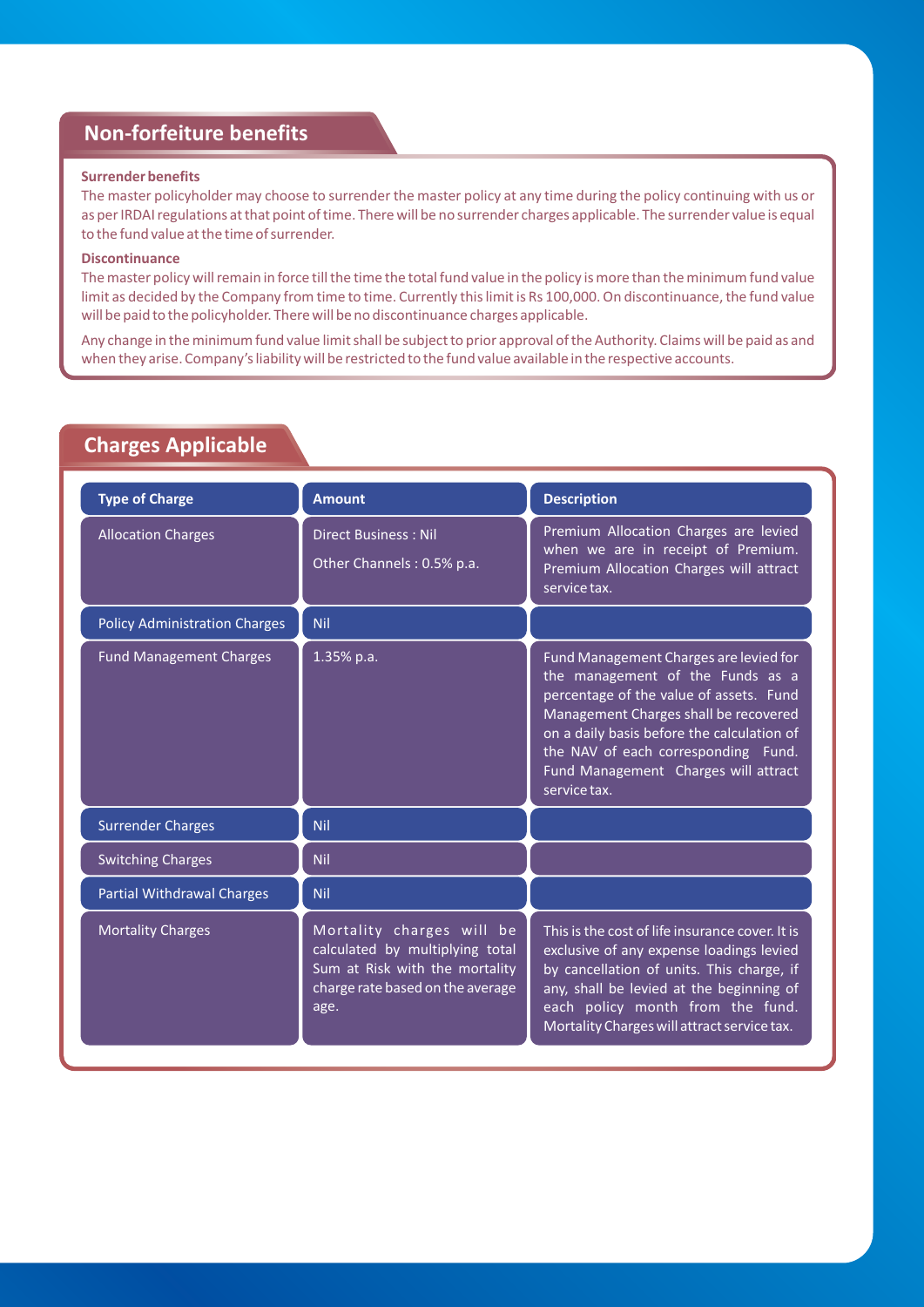## **Terms and Conditions**

### **Free - look Period**

Once you receive your policy, please go through it and review the terms and conditions of the policy. If you disagree with any of the terms and conditions, you have the option to return the policy bond within 15 days from the date of receipt of the policy bond stating the reason for your objection. We would return the fund value as on date of cancellation along with the premium allocation charges, proportionate mortality charges for the remaining policy month and policy administration charges already deducted. We would however recover the stamp duty cost and cost of medical examination, if any.

**Grace period for non-forfeiture provisions** Not Applicable

**Revivals/reinstatements/policy changes/alterations** Not Applicable

#### **Nomination**

The nominee/s shall be a person/s nominated by the group member in accordance with the provisions of section (39) Insurance Laws (Amendment) Act, 2015, (as amended from time to time) to receive the benefits under the scheme in the event of his/her death. Details of nomination will be maintained by master policy holder.

**Assignment**

Assignment is not allowed.

## **Options available under the product**

#### **Switching**

- This facility will be available at any point of time.
- Minimum amount for switching is Rs 5,000/-.
- Switching facility is free and there is no cap on number of free switches.

#### **Premium Redirection**

- The Policyholder may alter the allocation percentages for future premiums by giving written notice to the Company
- By default, new allocation percentage will be applicable to all future premiums
- Redirection is applicable to the future premiums but will not affect the existing units.

#### **Partial Withdrawal**

Partial withdrawals are not allowed under the plan.

## **Taxes**

Allowed charges under this policy will be escalated by the service tax and cess if any, currently calculated  $@14.5\%$ . The Master Policyholder will be liable to pay all applicable taxes as levied by the Government from time to time.